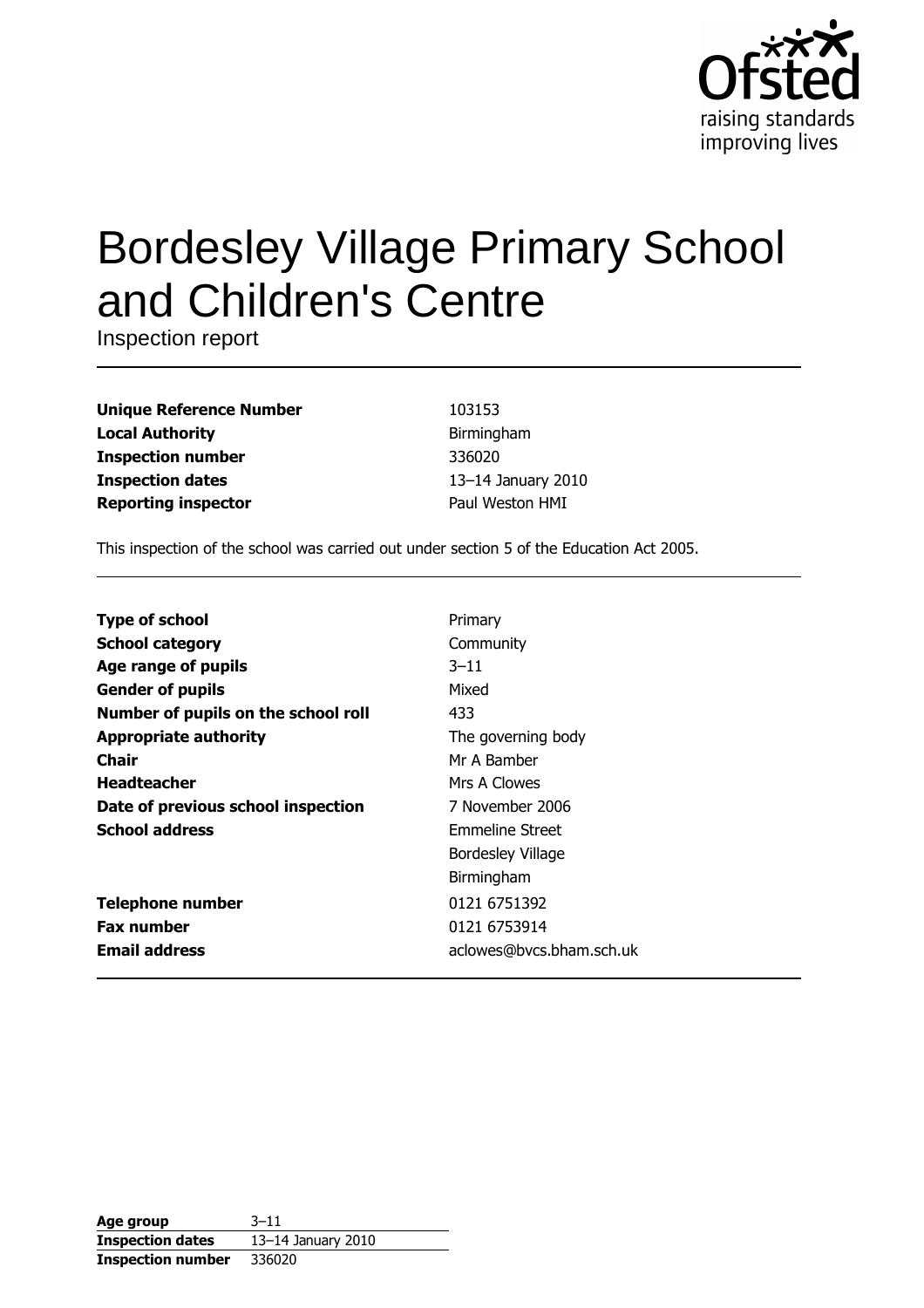The Office for Standards in Education, Children's Services and Skills (Ofsted) regulates and inspects to achieve excellence in the care of children and young people, and in education and skills for learners of all ages. It regulates and inspects childcare and children's social care, and inspects the Children and Family Court Advisory Support Service (Cafcass), schools, colleges, initial teacher training, work-based learning and skills training, adult and community learning, and education and training in prisons and other secure establishments. It rates council children's services, and inspects services for looked after children, safequarding and child protection.

Further copies of this report are obtainable from the school. Under the Education Act 2005, the school must provide a copy of this report free of charge to certain categories of people. A charge not exceeding the full cost of reproduction may be made for any other copies supplied.

If you would like a copy of this document in a different format, such as large print or Braille, please telephone 08456 404045, or email enquiries@ofsted.gov.uk.

You may copy all or parts of this document for non-commercial educational purposes, as long as you give details of the source and date of publication and do not alter the documentation in any way.

Royal Exchange Buildings St Ann's Square Manchester M2 7LA T: 08456 404045 Textphone: 0161 618 8524 E: enquiries@ofsted.gov.uk W: www.ofsted.gov.uk © Crown copyright 2010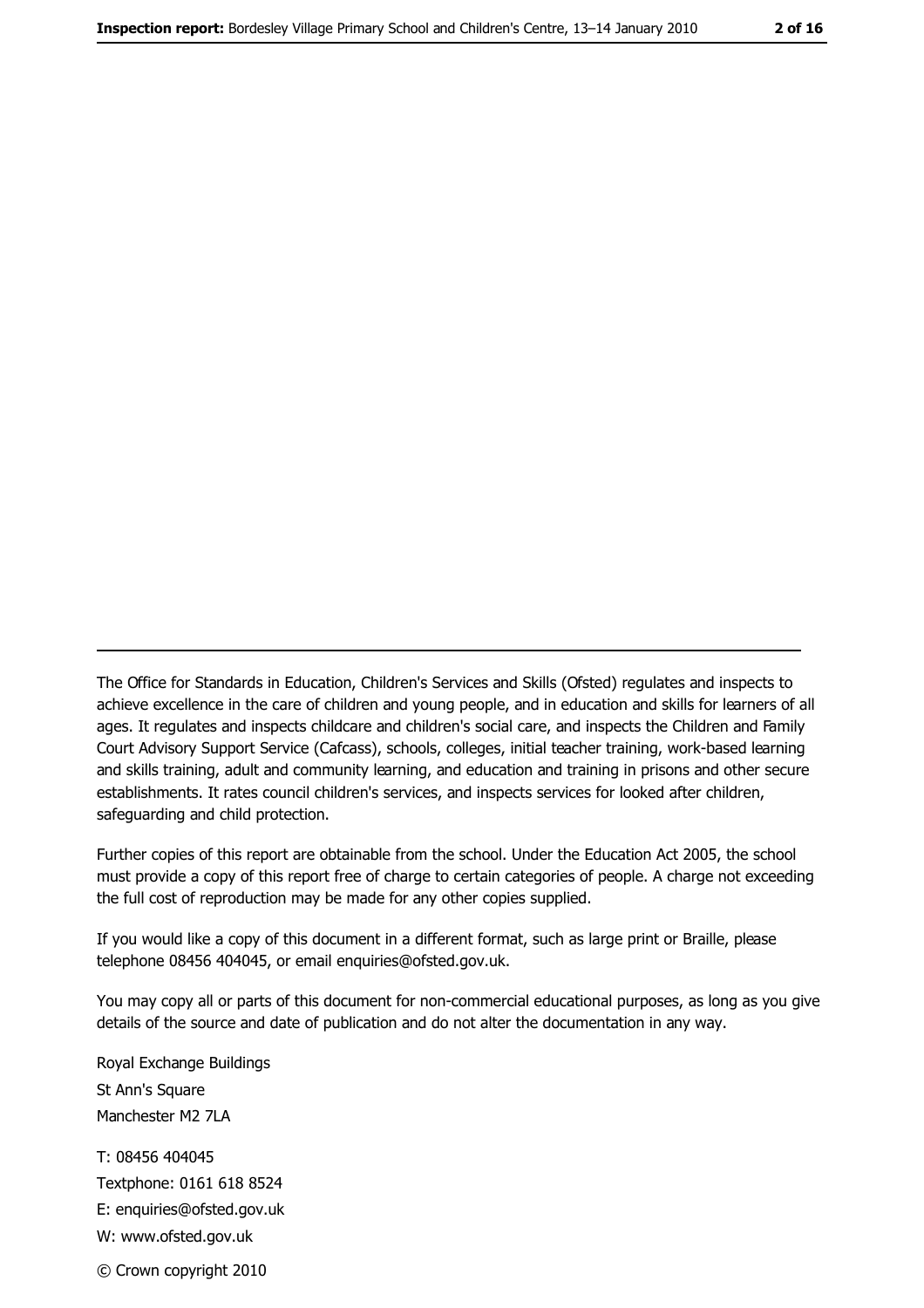This inspection was carried out by one of Her Majesty's Inspectors and three additional inspectors. The inspectors visited 16 lessons and held meetings with the chair of governors, staff, groups of pupils and parents. They also took account of views expressed through pupil and staff surveys. They observed the school's work, and looked at a range of documentation including the school's self evaluation, records of pupils' progress, teachers' planning and assessments, information on pupils with special educational needs and/or disabilities, safeguarding documentation and 34 parent questionnaires.

The inspection team reviewed many aspects of the school's work. It looked in detail at the following:

- the effectiveness of actions taken to raise standards in reading, writing and  $\blacksquare$ mathematics
- how effectively the quality of teaching is promoting improved pupil achievement  $\blacksquare$
- the quality of assessment and the use of information on pupils' progress to plan  $\blacksquare$ lessons that match the specific needs of all pupils
- the impact of the school's efforts to improve attendance  $\blacksquare$
- the effectiveness of leaders and managers at all levels in securing school  $\blacksquare$ improvement and whether they have the capacity for further improvement.

# **Information about the school**

This is a large multi-racial primary school close to the city centre of Birmingham. Almost all pupils are from minority ethnic backgrounds. The largest groups of pupils are from Pakistani and Black African backgrounds. In addition, there are significant numbers of pupils of Bangladeshi heritage and small numbers from several other ethnic groups. A very high proportion of pupils attend whose first language is not English. Almost two-thirds are in the early stages of learning English. A high number of pupils are eligible for free school meals. The proportion of pupils with special educational needs and/or disabilities is similar to that found nationally although there are fewer with a statement of special educational needs. The main needs relate to moderate learning difficulties. Significantly more pupils join or leave the school at times other than the usual starting or leaving points. A children's centre is attached to the school but currently no children attend. The school has Extended Schools Emergent Status, Healthy Schools and International School awards and the Basic Skills Quality Mark.

Since January 2009, the school has been led and managed by an acting headteacher and acting deputy headteacher. The acting head teacher was appointed to the post of substantive headteacher in October 2009. A significant number of other staffing changes have affected the school during this period.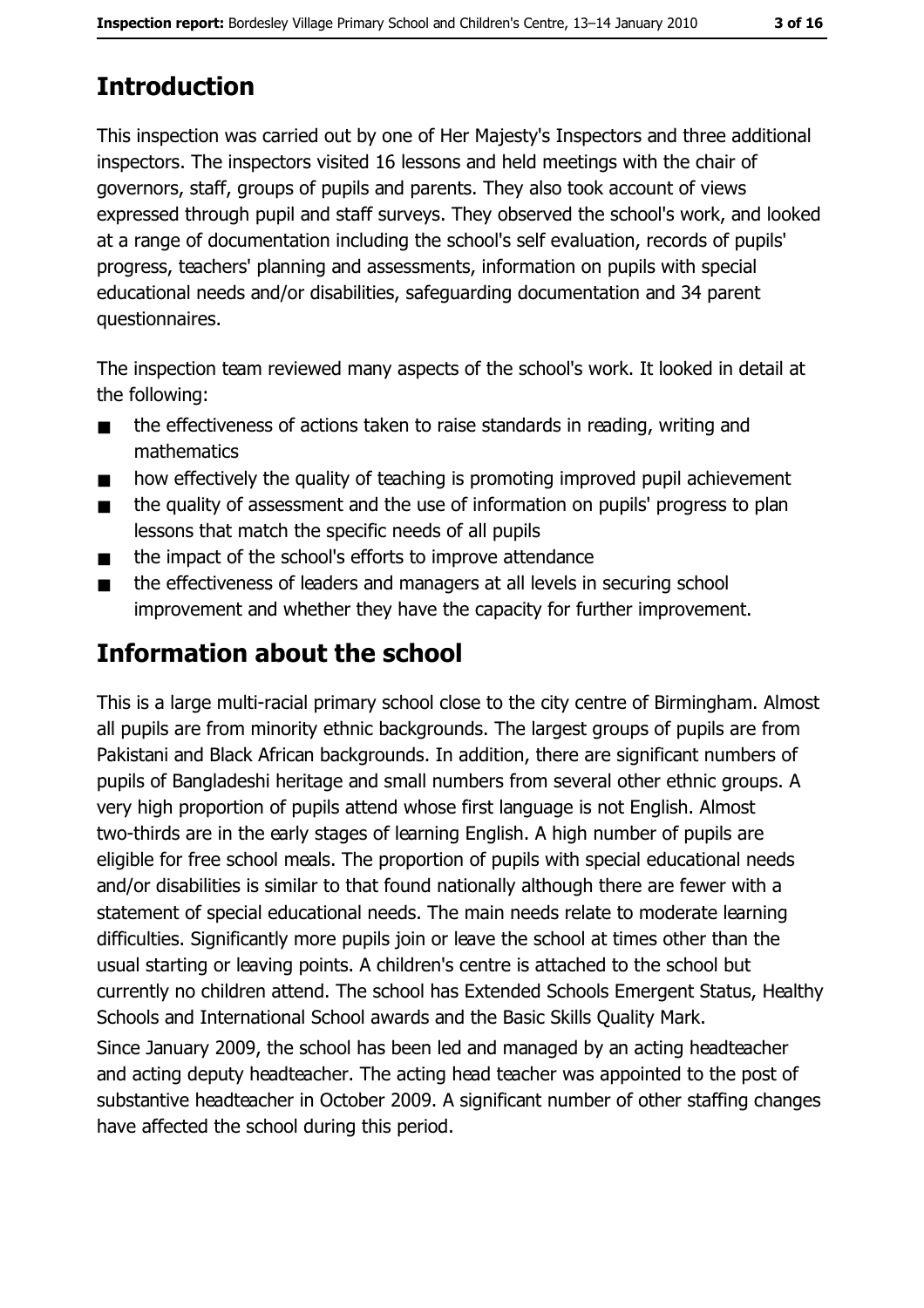# **Inspection judgements**

#### Overall effectiveness: how good is the school?

#### The school's capacity for sustained improvement

#### **Main findings**

In accordance with section 13 (3) of the Education Act 2005, Her Majesty's Chief Inspector is of the opinion that this school requires significant improvement, because it is performing significantly less well than in all the circumstances it could reasonably be expected to perform. The school is therefore given a notice to improve. Significant improvement is required in relation to raising pupils' achievement and standards, improving teaching and learning, and increasing pupils' rates of attendance.

The school has a number of significant strengths. Pupils accept responsibilities willingly and take their roles seriously. They are very involved in contributing to the life of the school. For instance, issues raised at school council meetings have led to changes in school meals, the timing of lunch and the purchase of more equipment for break times. This has led to improved pupil behaviour at lunchtime. Staff care a great deal about pupils, consequently most feel safe and know they can turn to an adult for help if they have a problem. Pupils understand the benefits of how to live healthily and are keen to take part in regular exercise. The school has positive relationships with parents and this contributes well to the welcoming atmosphere that is evident in the school. As one parent said, 'the school staff are friendly and helpful.' The school has robust procedures for improving attendance. However, it does not always receive full cooperation with this from a few parents and attendance is well below average.

The school's leaders and managers are committed to improving the school. Over the past twelve months, momentum has increased in addressing a number of weaknesses. They are moving the school in the right direction based on a clear understanding of what needs to be done. A range of intervention strategies has been introduced. These strategies are beginning to close the gap with the standards expected. For example, inroads have been made in raising standards in mathematics with support from the local authority. Effective work is being carried out by the teaching and learning managers and special needs coordinator and regular checks are taking place on the quality of teaching. Challenging targets have been set to improve pupils' progress in English and mathematics further by the summer of 2010. Together, these are all indications that the school has the capacity to make further improvements.

Most children enter the Early Years Foundation Stage with skills and experiences that are well below the expected levels. Although children make a sound start, standards remain below those expected for their age by the time they enter Year 1. From Years 1 to 6 standards are well below average in all subjects. Pupils' achievement is inadequate because a significant number of pupils have not reached the levels they should have in English, mathematics and science. The legacy of underachievement brought about by frequent staffing changes and too much poor teaching in the past means there are

| 4 |
|---|
| 3 |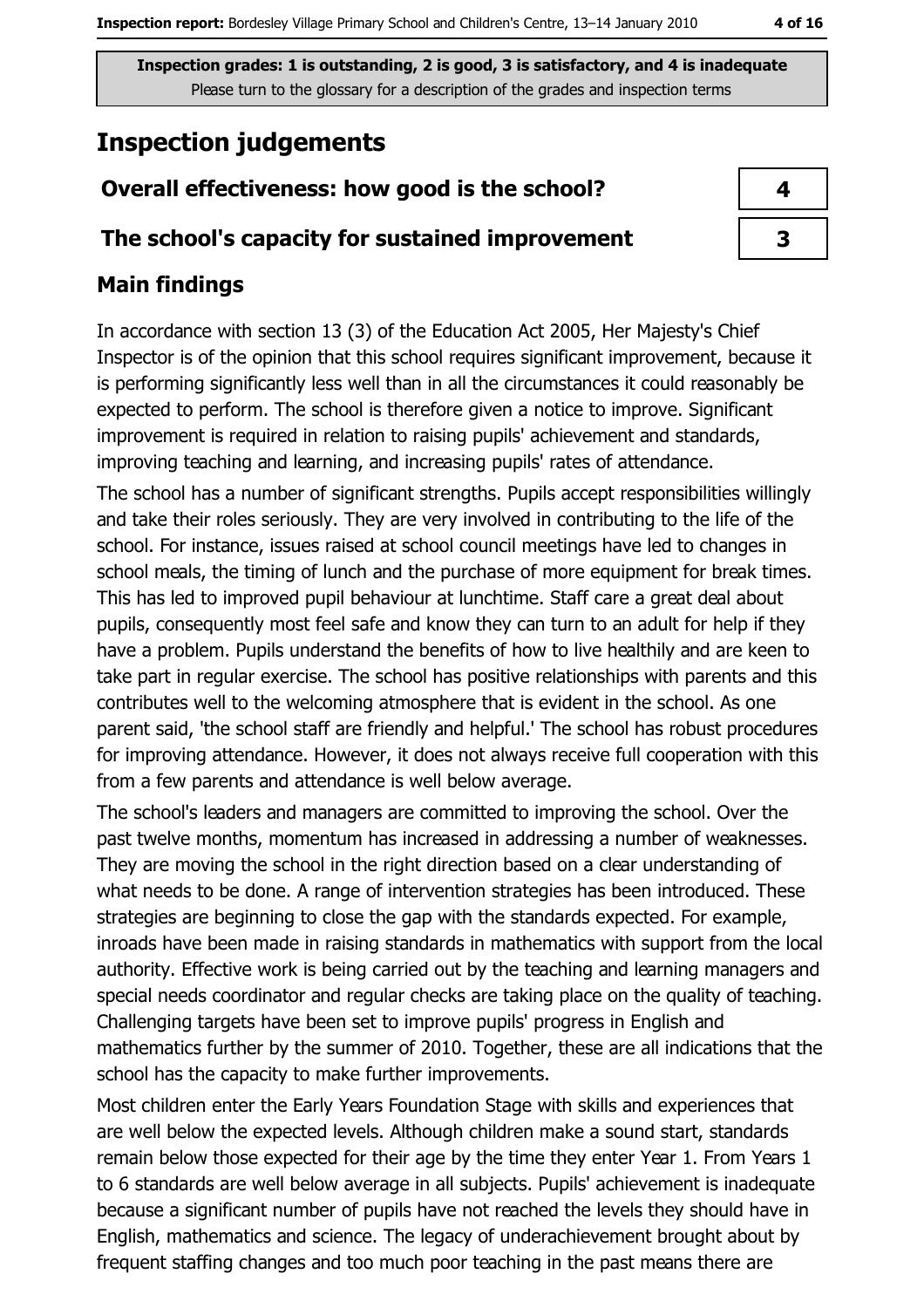many gaps in pupils' skills and knowledge. In addition, high proportions of pupils join or leave the school and this interrupts the continuity of their learning and slows progress.

Teaching is not yet consistently good enough to make up for the backlog of underachievement. Efforts by senior leaders to improve teaching have not had sufficient time to fully eliminate pockets of inadequate teaching. Consequently, pupils are not catching up sufficiently quickly. Teachers' expectations are not consistently high enough and work is not always well matched to pupils' needs. As a result, they do not provide challenging activities for pupils, especially those who are more able. Opportunities are not always provided for pupils to apply their literacy and numeracy skills in other areas of the curriculum. Lesson planning and the monitoring and evaluation of teaching are not yet focusing adequately on what pupils should be learning and how much progress they should be making.

#### What does the school need to do to improve further?

- Raise achievement in pupils' basic skills by
	- improving the quality of teaching and learning so that it is good or better
	- ensuring that teachers use pupil progress information to plan the next steps for learning in order to meet the learning needs of all pupils
	- extending opportunities for pupils to develop their literacy and numeracy skills across all subjects
	- providing consistent guidance to pupils on how they might improve their work further
	- strengthening the focus on pupils' progress when monitoring the quality of  $\equiv$ teaching.
- Improve pupils' rates of attendance and punctuality further by continuing to work  $\blacksquare$ with all those responsible for ensuring they attend school more regularly.

#### **Outcomes for individuals and groups of pupils**

 $\overline{\mathbf{4}}$ 

Over the past three years, standards in all subjects have been either below or well below average at the end of both Key Stages 1 and 2. Too few pupils achieve at the higher levels. Girls' attainment in mathematics throughout the school has been exceptionally low for the past two years and their progress inadequate. Although there are signs of improvement because of the recent focus on this subject, their Pupils make uneven progress as they move through the school because there is great variability in teaching from class to class. For example, pupils are making accelerated progress in Year 2 but too many are making little or no progress in Years 1 and 3. Continuing weaknesses in mathematics remain evident. For example, a Year 6 lesson could not progress rapidly because pupils' understanding of place value was insecure. Similarly, pupils' lack of knowledge of prime numbers hampered their progress in Year 3. Too many pupils lack confidence in writing, where difficulties with vocabulary, spelling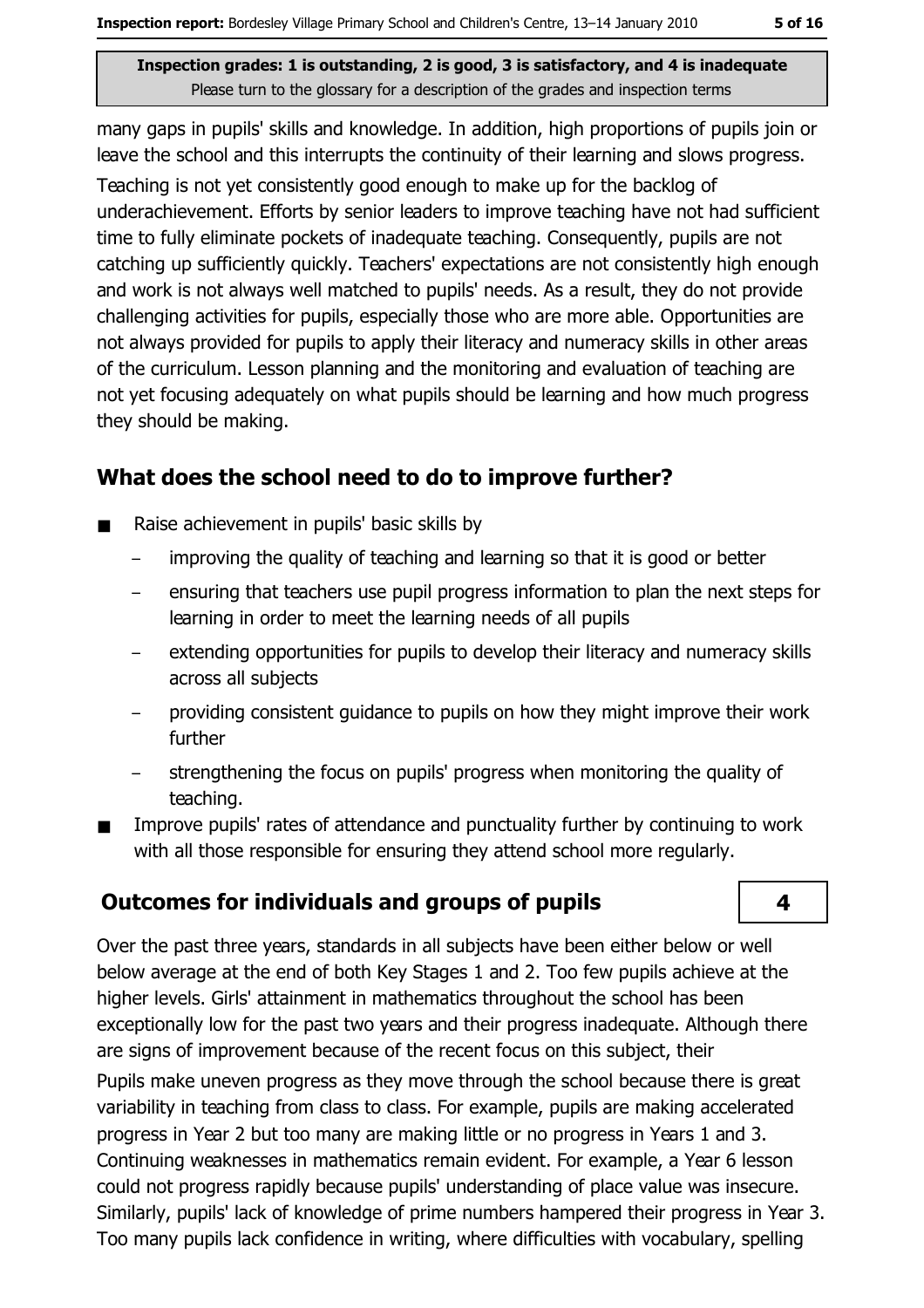and letter formation inhibit their fluency. Sometimes the choice of text selected for study impedes their progress because it contains too many unfamiliar words or phrases. For instance, many pupils were unclear about what 'clogs' or 'windcheaters' were in their study of 'The Long Walk'. Where work is practical and engaging such as in the Year 6 science lesson on filtration, pupils enjoy their learning and achieve well. Those with special educational needs and/or disabilities and those at the early stages of learning English make satisfactory progress due to closer tracking, swift intervention and suitable support provided by adults. The ability of pupils to use literacy and mathematical skills, which contributes to their future economic well-being, is inadequate.

Spiritual, moral, social and cultural development are satisfactory and pupils show consideration for the needs of others. Although pupils behave appropriately in lessons, they do not always actively engage in their learning. Attendance is below average, although the school can point to some hard-won success in particular cases of persistent absenteeism following careful monitoring programmes that have been put in place.

These are the grades for pupils' outcomes

| Pupils' achievement and the extent to which they enjoy their learning                                                     |                         |  |  |
|---------------------------------------------------------------------------------------------------------------------------|-------------------------|--|--|
| Taking into account:<br>Pupils' attainment <sup>1</sup>                                                                   | 4                       |  |  |
| The quality of pupils' learning and their progress                                                                        | 4                       |  |  |
| The quality of learning for pupils with special educational needs and/or<br>disabilities and their progress               |                         |  |  |
| The extent to which pupils feel safe                                                                                      | $\overline{\mathbf{2}}$ |  |  |
| <b>Pupils' behaviour</b>                                                                                                  |                         |  |  |
| The extent to which pupils adopt healthy lifestyles                                                                       |                         |  |  |
| The extent to which pupils contribute to the school and wider community                                                   |                         |  |  |
| The extent to which pupils develop workplace and other skills that will<br>contribute to their future economic well-being | 4                       |  |  |
| Taking into account:<br>Pupils' attendance <sup>1</sup>                                                                   | 4                       |  |  |
| The extent of pupils' spiritual, moral, social and cultural development                                                   | 3                       |  |  |

## How effective is the provision?

 $1$  The arades for attainment and attendance are: 1 is high; 2 is above average; 3 is broadly average; and 4 is low.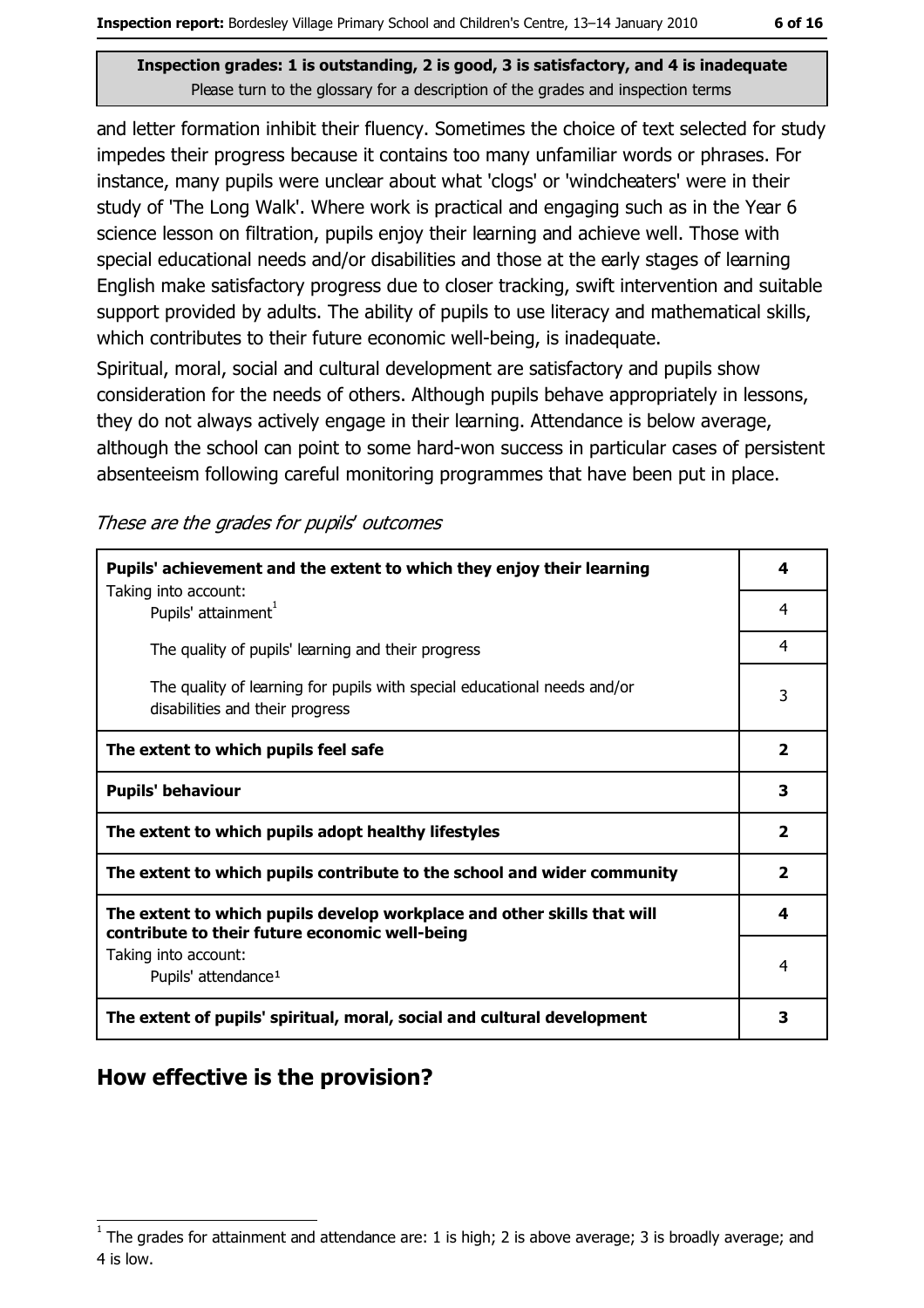Although there is some good teaching, too much is just satisfactory or inadequate. As a result, significant numbers of pupils make slow or uneven progress through the school. Where lessons are carefully planned and work is well directed and managed, pupils are able to make clear gains in their learning. For instance, in a Year 4 Spanish

lesson, pupils enjoyed exploring and learning words to describe the contents of a pencil case. Teaching methods do not always engage all pupils and sometimes they spend too much time listening passively to the teacher. This reduces the time pupils have to practise and use their skills, particularly in writing and mathematics. Questioning skills are not used well to check how pupils are doing in their lessons. Pupils with special educational needs and/or disabilities and those in the early stages of learning English receive suitable support from teachers and teaching assistants. This enables them to make satisfactory progress.

Evidence from pupils' work shows that in some classes, pupils are actively involved in assessing their own work and progress. Satisfactory marking helps them to know what they need to do to improve it. However, this is not consistent enough across the school and teachers know that they could make more effective use of the information gained over time, to ensure that pupils make better progress. In some classes, teachers do not sufficiently emphasise the importance of presentation and quality of pupils' work.

The curriculum is adequately matched to the needs and interests of the pupils. While theme days are used and clearly enjoyed by pupils, these are infrequent. Opportunities are missed for developing writing skills in other subjects because some teachers rely too much on worksheets for recording. A suitable range of enrichment opportunities is provided, which support the curriculum. The positive ethos of the school provides good support for all pupils. Vulnerable pupils are cared for well and the school's work with external agencies and partners ensures that their needs are carefully met. The development of the children's centre is providing family support that brings a range of services closer to the school. Relationships between adults and pupils are good.

|  |  |  | These are the grades for the quality of provision |
|--|--|--|---------------------------------------------------|
|  |  |  |                                                   |

| The quality of teaching                                                                                    |  |
|------------------------------------------------------------------------------------------------------------|--|
| Taking into account:<br>The use of assessment to support learning                                          |  |
| The extent to which the curriculum meets pupils' needs, including, where<br>relevant, through partnerships |  |
| The effectiveness of care, guidance and support                                                            |  |

#### How effective are leadership and management?

The headteacher, supported by the acting deputy headteacher, is showing strong determination to remedy identified weaknesses and make the necessary improvements. They have led the school through a particularly turbulent and challenging period with great fortitude. Despite a number of positive steps being taken, there has been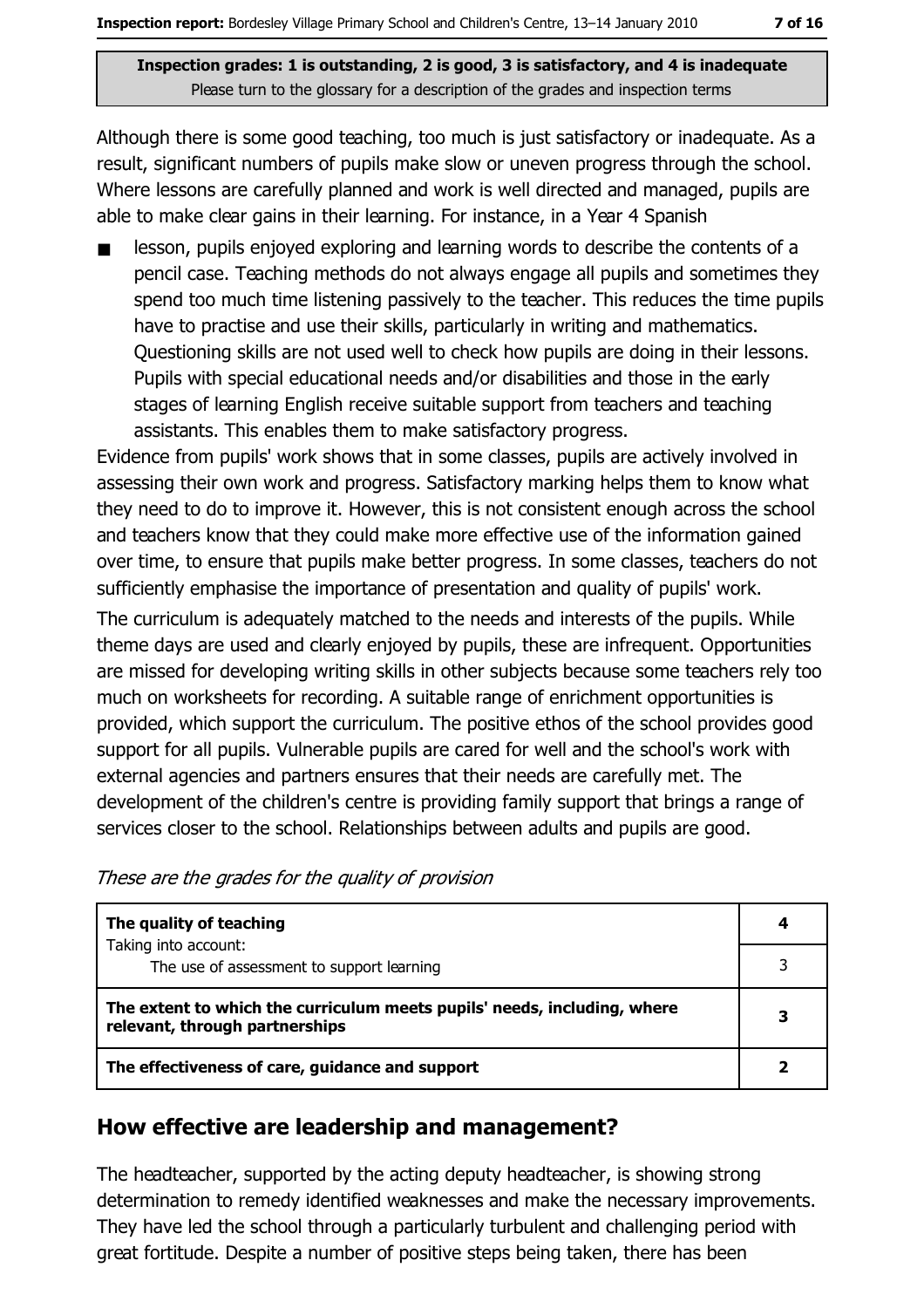insufficient time to redress the legacy of past underachievement. Strategies have been put into place, which have resulted in some improvements in teaching and learning and increased rates of pupils' progress. However, leaders know that minor pockets of inadequate teaching and progress remain which need to be eradicated. This is exacerbated by difficulties in recruiting staff.

School leaders now have a secure understanding of the school's strengths and its areas for development. Systems to keep a regular check on the quality of teaching and pupils' work have been implemented. An effective system for monitoring pupils' progress each term now enables staff to see if any pupils are underachieving, and there are better procedures for providing support for these pupils. However, there is inconsistency in how well this information is used. Teaching and learning managers are increasing their understanding of their roles and responsibilities. The special needs coordinator is providing good support for improvement. Many members of the governing body have recently been appointed and are new to the role. Committees have been established and some have received training. However, because of their relative newness, they have yet to establish their role in holding school leaders to account for the progress that pupils make.

A number of opportunities are provided for pupils to extend their learning through partnerships, such as with Birmingham City Football Club. The school works hard to promote equality. Inclusion is at the heart of the work of the school, ensuring that pupils are well cared for. All the appropriate policies and procedures are in place but the school does not have sufficiently detailed information regarding how well specific groups of pupils perform. The school demonstrates that all necessary procedures to safeguard pupils on the school site are securely in place. Community cohesion and pupils' understanding of cultural diversity are satisfactory.

| The effectiveness of leadership and management in embedding ambition and<br>driving improvement                                                                     |   |  |  |
|---------------------------------------------------------------------------------------------------------------------------------------------------------------------|---|--|--|
| Taking into account:<br>The leadership and management of teaching and learning                                                                                      | 3 |  |  |
| The effectiveness of the governing body in challenging and supporting the<br>school so that weaknesses are tackled decisively and statutory responsibilities<br>met | 4 |  |  |
| The effectiveness of the school's engagement with parents and carers                                                                                                | 2 |  |  |
| The effectiveness of partnerships in promoting learning and well-being                                                                                              | 3 |  |  |
| The effectiveness with which the school promotes equality of opportunity and<br>tackles discrimination                                                              | з |  |  |
| The effectiveness of safeguarding procedures                                                                                                                        | 3 |  |  |
| The effectiveness with which the school promotes community cohesion                                                                                                 | з |  |  |

#### These are the grades for leadership and management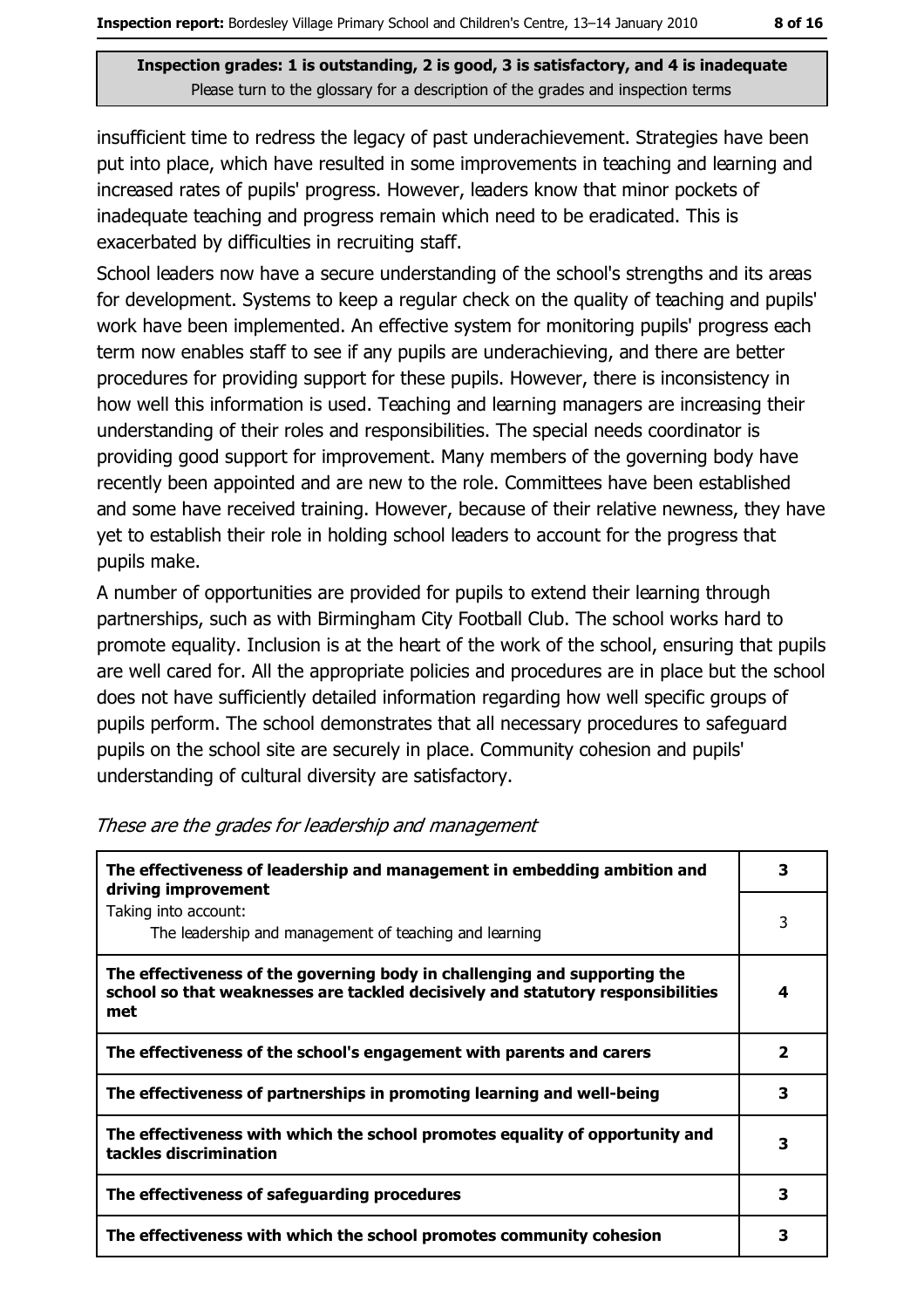The effectiveness with which the school deploys resources to achieve value for money

 $\overline{\mathbf{4}}$ 

#### **Early Years Foundation Stage**

When children start school, their skills and knowledge are mainly well below those expected for their age. Their literacy and mathematical skills are particularly weak. As a consequence of the supportive work of staff during the initial few weeks, children settle quickly, become more confident in their surroundings and demonstrate interest and enjoyment of the activities provided. Many children are able to work independently and show sustained levels of concentration. However, whilst some children are confident, the majority are quiet and reluctant to speak.

Relationships with adults are good and, during the inspection, it was evident that children related well to each other. Observations and assessments of children's learning are being used effectively to plan appropriate learning opportunities. However, not all adults routinely make observations or model high quality language development. Insufficient opportunities are taken to promote speaking and listening, particularly through song and rhymes. Most children make satisfactory progress.

Leadership and management are satisfactory. Areas for development have been accurately identified and practice is now developing to improve provision. The nursery provision in particular, is well organised, stimulating and provides interesting and exciting opportunities for learning. The Reception class teachers are developing their learning environment and improving learning opportunities but they do not yet match the quality found in the nursery. As a result of these improvements, children are becoming more active learners and increasingly show enjoyment in the range of activities provided by adults.

| <b>Overall effectiveness of the Early Years Foundation Stage</b><br>Taking into account:     |  |
|----------------------------------------------------------------------------------------------|--|
| Outcomes for children in the Early Years Foundation Stage                                    |  |
| The quality of provision in the Early Years Foundation Stage                                 |  |
| The effectiveness of leadership and management of the Early Years<br><b>Foundation Stage</b> |  |

#### These are the grades for the Early Years Foundation Stage

#### **Views of parents and carers**

Parents and carers are strongly supportive of the school. They feel that their children enjoy school and are kept safe when they are there. They also feel that they are kept well informed about the progress their children are making. They feel confident in approaching the school if they have a problem because they know they will be listened to sympathetically.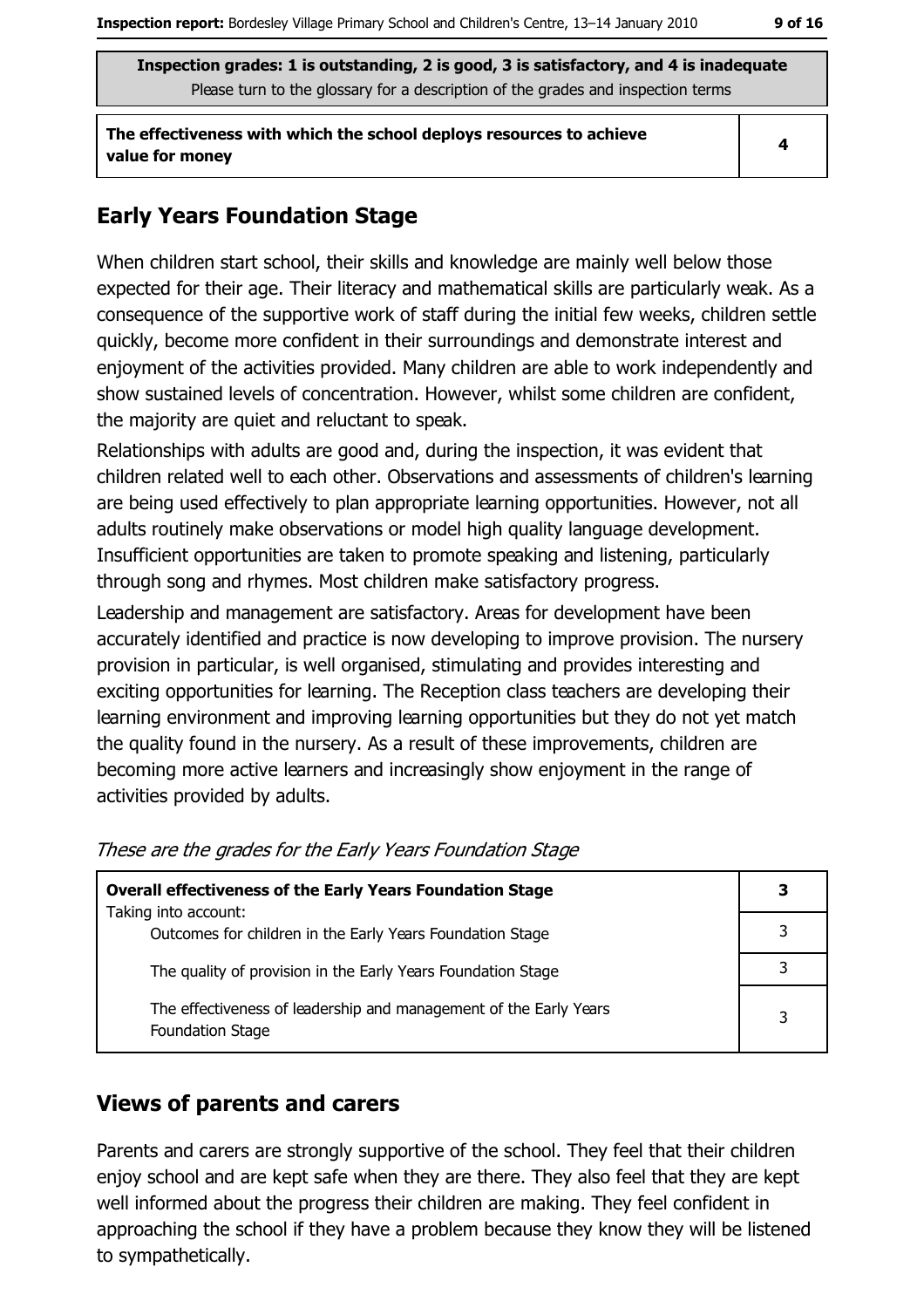A few responses indicated that the school did not always deal effectively with incidents of unacceptable behaviour. Inspectors did not observe anything to support this view during their time at the school during lessons and break times. However, some children reported that there was some unacceptable behaviour at lunch time but this had been reduced following the purchase of more play equipment and the staggering of the lunch time break.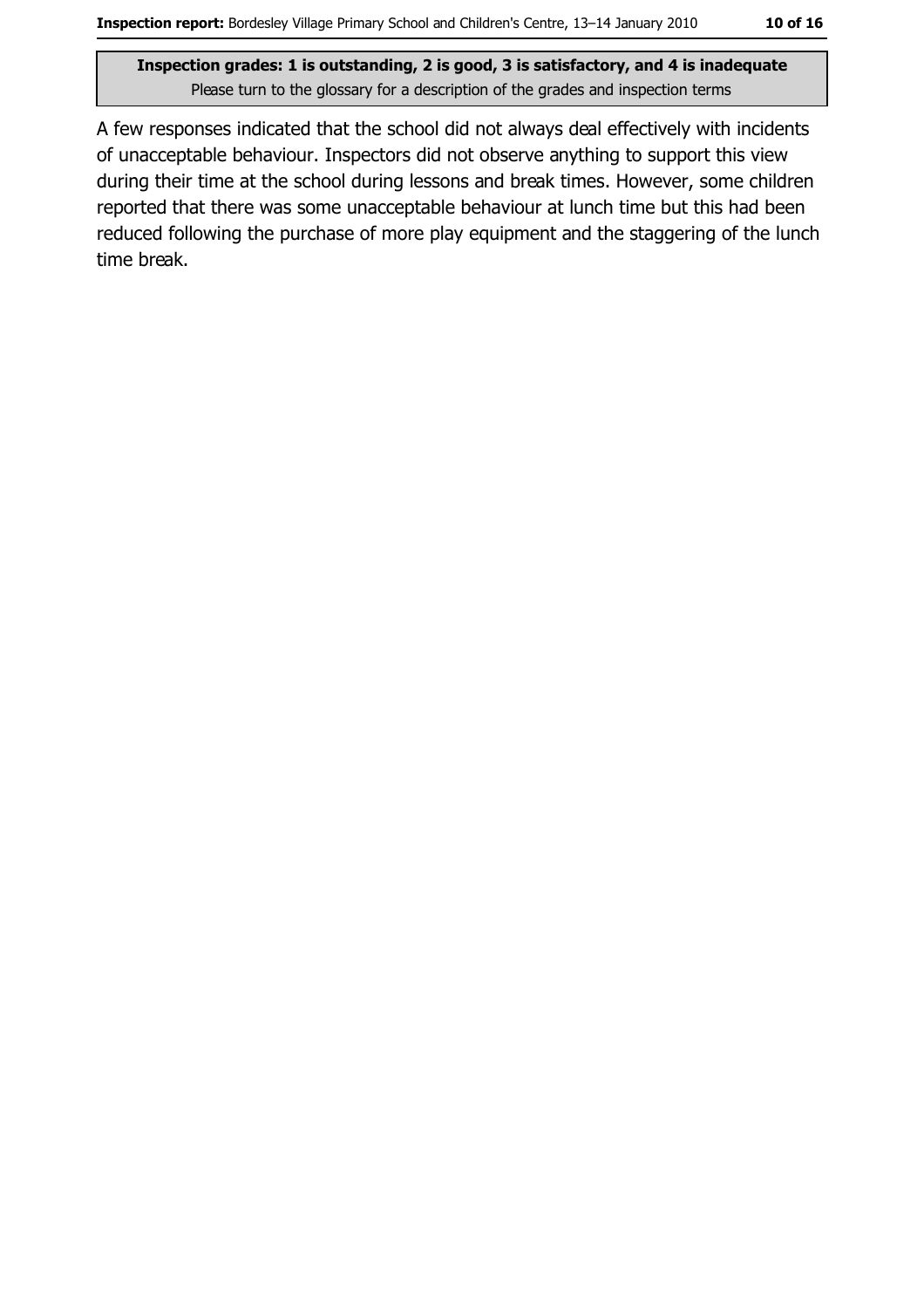#### Responses from parents and carers to Ofsted's questionnaire

Ofsted invited all the registered parents and carers of pupils registered at Bordesley Village Primary School and Children's Centre to complete a questionnaire about their views of the school.

In the questionnaire, parents and carers were asked to record how strongly they agreed with 13 statements about the school. The inspection team received 36 completed questionnaires by the end of the on-site inspection. In total, there are 433 pupils registered at the school.

| <b>Statements</b>                                                                                                                                                                                                                                       |              | <b>Strongly</b><br><b>Strongly</b><br><b>Disagree</b><br><b>Agree</b><br>disagree<br><b>Agree</b> |              |               |                |               |              |               |
|---------------------------------------------------------------------------------------------------------------------------------------------------------------------------------------------------------------------------------------------------------|--------------|---------------------------------------------------------------------------------------------------|--------------|---------------|----------------|---------------|--------------|---------------|
|                                                                                                                                                                                                                                                         | <b>Total</b> | $\frac{0}{0}$                                                                                     | <b>Total</b> | $\frac{0}{0}$ | <b>Total</b>   | $\frac{0}{0}$ | <b>Total</b> | $\frac{0}{0}$ |
| My child enjoys school                                                                                                                                                                                                                                  | 20           | 56                                                                                                | 14           | 39            | $\overline{2}$ | 6             | 0            | 0             |
| The school keeps my child<br>safe                                                                                                                                                                                                                       | 20           | 56                                                                                                | 16           | 44            | $\mathbf 0$    | 0             | 0            | 0             |
| The school informs me<br>about my child's progress                                                                                                                                                                                                      | 10           | 28                                                                                                | 25           | 69            | 1              | 3             | $\Omega$     | 0             |
| My child is making enough<br>progress at this school                                                                                                                                                                                                    | 13           | 36                                                                                                | 21           | 58            | $\mathbf{1}$   | 3             | 0            | $\mathbf 0$   |
| The teaching is good at this<br>school                                                                                                                                                                                                                  | 11           | 31                                                                                                | 24           | 67            | $\mathbf 0$    | 0             | 0            | $\mathbf 0$   |
| The school helps me to<br>support my child's learning                                                                                                                                                                                                   | 10           | 28                                                                                                | 24           | 67            | $\overline{2}$ | 6             | 0            | 0             |
| The school helps my child to<br>have a healthy lifestyle                                                                                                                                                                                                | 9            | 25                                                                                                | 25           | 69            | $\mathbf 0$    | 0             | 0            | $\bf{0}$      |
| The school makes sure that<br>my child is well prepared for<br>the future (for example<br>changing year group,<br>changing school, and for<br>children who are finishing<br>school, entering further or<br>higher education, or<br>entering employment) | 11           | 31                                                                                                | 19           | 53            | $\mathbf 0$    | 0             | 0            | $\mathbf 0$   |
| The school meets my child's<br>particular needs                                                                                                                                                                                                         | 12           | 33                                                                                                | 23           | 64            | $\mathbf{1}$   | 3             | 0            | $\mathbf 0$   |
| The school deals effectively<br>with unacceptable behaviour                                                                                                                                                                                             | 11           | 31                                                                                                | 23           | 64            | $\overline{2}$ | 6             | 0            | $\bf{0}$      |
| The school takes account of<br>my suggestions and<br>concerns                                                                                                                                                                                           | 9            | 25                                                                                                | 22           | 61            | $\overline{2}$ | 6             | 0            | $\bf{0}$      |
| The school is led and<br>managed effectively                                                                                                                                                                                                            | 12           | 33                                                                                                | 23           | 64            | $\mathbf 0$    | 0             | $\mathbf 0$  | $\mathbf 0$   |
| Overall, I am happy with my<br>child's experience at this<br>school                                                                                                                                                                                     | 17           | 49                                                                                                | 17           | 49            | $\mathbf{1}$   | 3             | 0            | 0             |

The table above summarises the responses that parents and carers made to each statement. The percentages indicate the proportion of parents and carers giving that response out of the total number of completed questionnaires. Where one or more parents and carers chose not to answer a particular question, the percentages will not add up to 100%.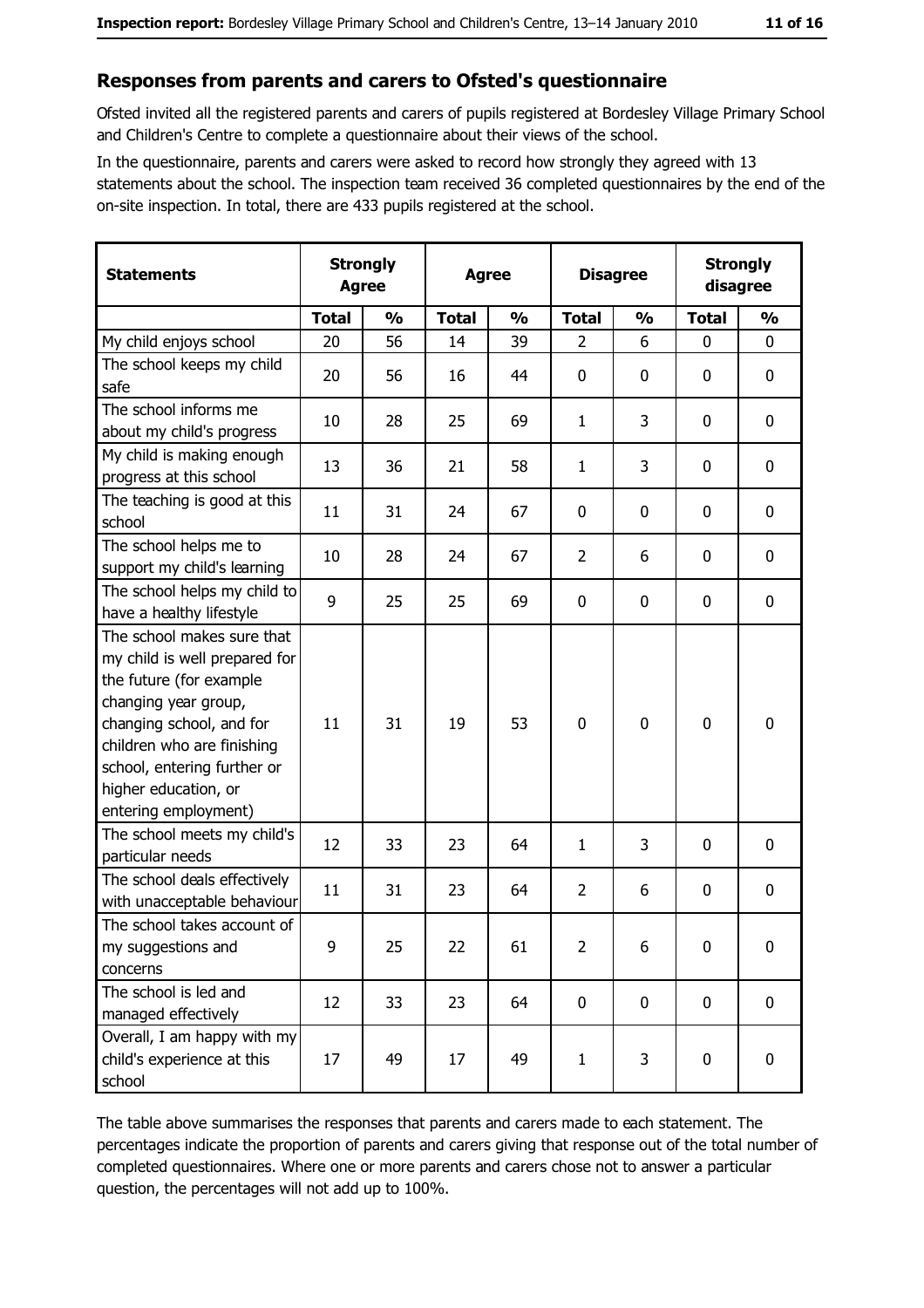# Glossary

| Grade   | <b>Judgement</b> | <b>Description</b>                                                                                                                                                                                                               |
|---------|------------------|----------------------------------------------------------------------------------------------------------------------------------------------------------------------------------------------------------------------------------|
| Grade 1 | Outstanding      | These features are highly effective. An oustanding<br>school provides exceptionally well for its pupils' needs.                                                                                                                  |
| Grade 2 | Good             | These are very positive features of a school. A school<br>that is good is serving its pupils well.                                                                                                                               |
| Grade 3 | Satisfactory     | These features are of reasonable quality. A satisfactory<br>school is providing adequately for its pupils.                                                                                                                       |
| Grade 4 | Inadequate       | These features are not of an acceptable standard. An<br>inadequate school needs to make significant<br>improvement in order to meet the needs of its pupils.<br>Ofsted inspectors will make further visits until it<br>improves. |

### What inspection judgements mean

#### Overall effectiveness of schools inspected between September 2007 and July 2008

|                       | Overall effectiveness judgement (percentage of<br>schools) |      |                     |                   |  |  |
|-----------------------|------------------------------------------------------------|------|---------------------|-------------------|--|--|
| <b>Type of school</b> | Outstanding                                                | Good | <b>Satisfactory</b> | <b>Inadequate</b> |  |  |
| Nursery schools       | 39                                                         | 58   | 3                   | 0                 |  |  |
| Primary schools       | 13                                                         | 50   | 33                  | 4                 |  |  |
| Secondary schools     | 17                                                         | 40   | 34                  | 9                 |  |  |
| Sixth forms           | 18                                                         | 43   | 37                  | $\overline{2}$    |  |  |
| Special schools       | 26                                                         | 54   | 18                  | $\overline{2}$    |  |  |
| Pupil referral units  | 7                                                          | 55   | 30                  | 7                 |  |  |
| All schools           | 15                                                         | 49   | 32                  | 5                 |  |  |

New school inspection arrangements were introduced on 1 September 2009. This means that inspectors now make some additional judgements that were not made previously.

The data in the table above were reported in The Annual Report of Her Majesty's Chief Inspector of Education, Children's Services and Skills 2007/08.

Percentages are rounded and do not always add exactly to 100. Secondary school figures include those that have sixth forms, and sixth form figures include only the data specifically for sixth form inspection judgements.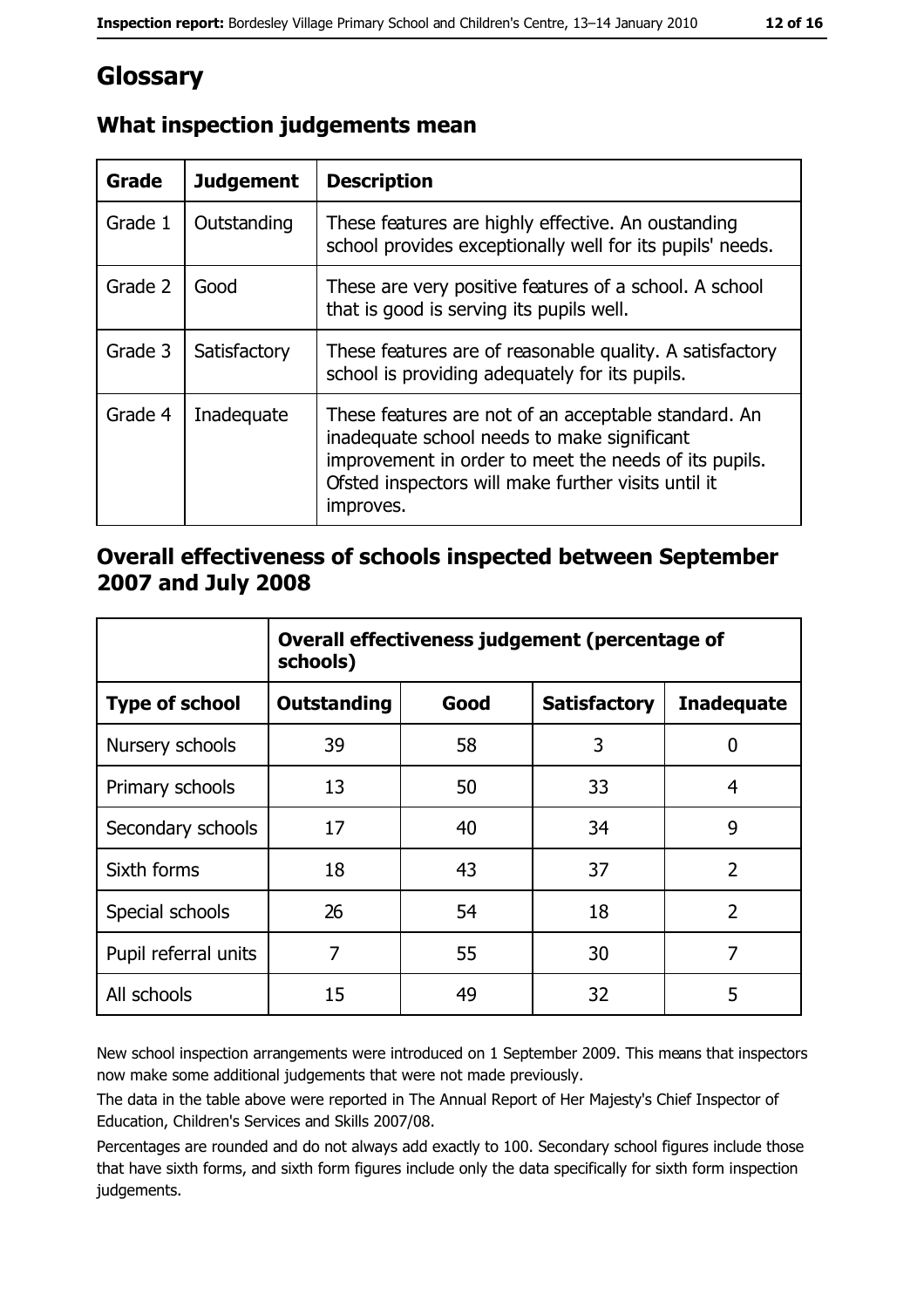# **Common terminology used by inspectors**

| Achievement:                  | the progress and success of a pupil in<br>their learning, development or training.                                                                                                                                                                                                                           |
|-------------------------------|--------------------------------------------------------------------------------------------------------------------------------------------------------------------------------------------------------------------------------------------------------------------------------------------------------------|
| Attainment:                   | the standard of the pupils' work shown by<br>test and examination results and in<br>lessons.                                                                                                                                                                                                                 |
| Capacity to improve:          | the proven ability of the school to<br>continue improving. Inspectors base this<br>judgement on what the school has<br>accomplished so far and on the quality of<br>its systems to maintain improvement.                                                                                                     |
| Leadership and management:    | the contribution of all the staff with<br>responsibilities, not just the headteacher,<br>to identifying priorities, directing and<br>motivating staff and running the school.                                                                                                                                |
| Learning:                     | how well pupils acquire knowledge,<br>develop their understanding, learn and<br>practise skills and are developing their<br>competence as learners.                                                                                                                                                          |
| <b>Overall effectiveness:</b> | inspectors form a judgement on a school's<br>overall effectiveness based on the findings<br>from their inspection of the school. The<br>following judgements, in particular,<br>influence what the overall effectiveness<br>judgement will be.                                                               |
|                               | The school's capacity for sustained<br>improvement.<br>Outcomes for individuals and groups<br>of pupils.<br>The quality of teaching.<br>The extent to which the curriculum<br>meets pupil's needs, including where<br>relevant, through partnerships.<br>The effectiveness of care, guidance<br>and support. |
| Progress:                     | the rate at which pupils are learning in<br>lessons and over longer periods of time. It<br>is often measured by comparing the<br>pupils' attainment at the end of a key<br>stage with their attainment when they<br>started.                                                                                 |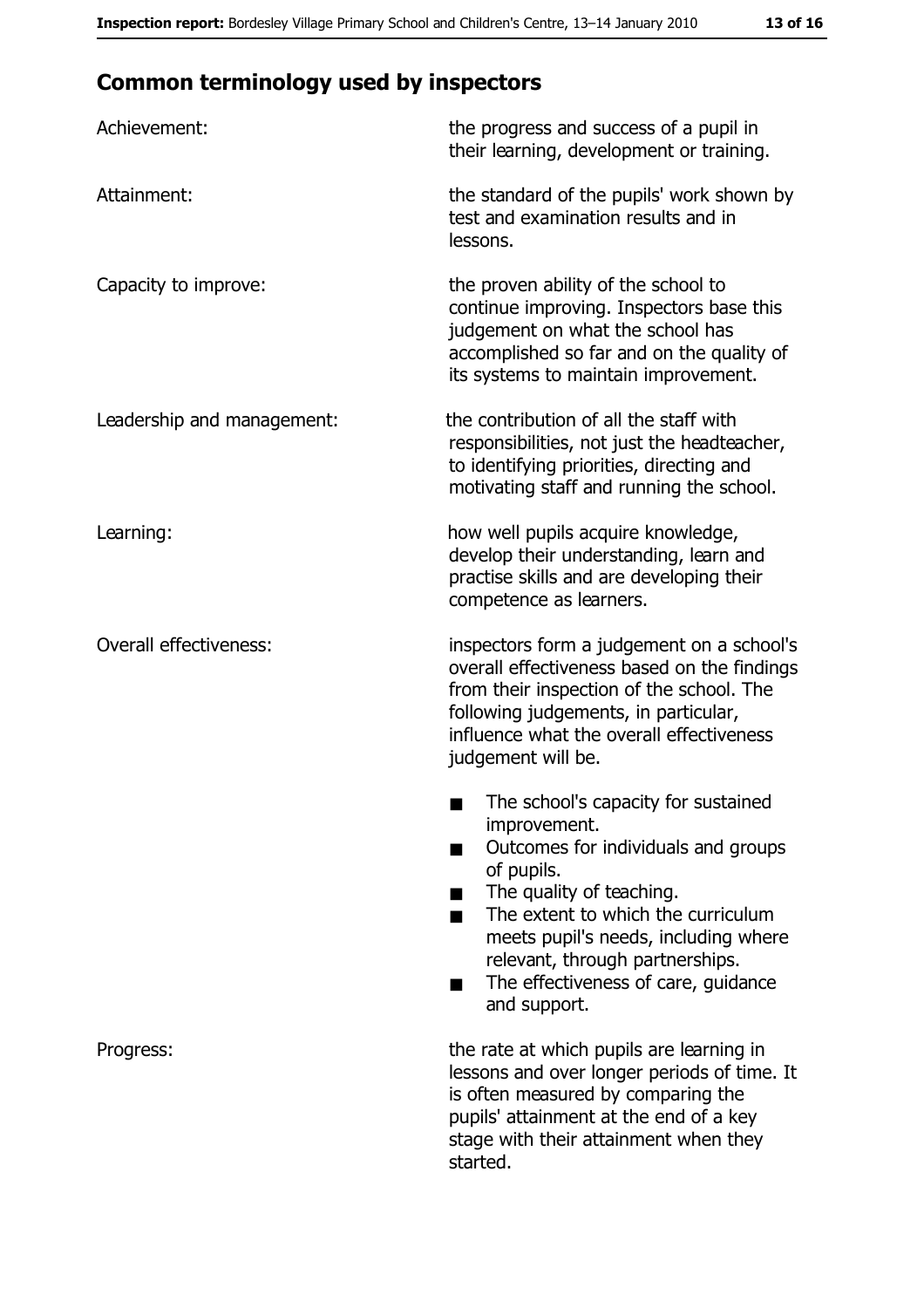This letter is provided for the school, parents and carers to share with their children. It describes Ofsted's main findings from the inspection of their school.



15 January 2010

Dear Pupils

Inspection of Bordesley Village Primary School and Children's Centre, Birmingham, B9  $4NG$ 

You may remember that I recently visited your school with three other inspectors. This letter is to tell you what we found out. I would like to thank all of you for making us so welcome and being so polite and helpful. I also want to congratulate you for making it into school during the very snowy weather. We had the chance to talk with many of you and it was really pleasing to hear about how much you enjoy school. You like your teachers and other helpers and you always try to do your best. You also told us that although you feel there are a few instances of bullying, these are dealt with quickly and fairly. You also said that there is always someone to talk to if you have any problems. I would also like to thank your parents for filling in a form that gave us their views about the school.

While there are some positive things, overall the school is not doing a good enough job and we have asked the headteacher, teachers and governors to make some urgent improvements. Another inspector will visit the school during the next year to check how well it is doing. There are times when some of you do not do as well as you can. So, we have asked the school to make sure that teaching always helps you to make good progress, especially in reading, writing and mathematics. We have also asked the teachers to plan work that is just right for you and make sure they all tell you exactly how to improve your work. We want them to provide regular opportunities for you to use your literacy and mathematics skills in other subjects such as history and geography. We have asked the school to regularly check what, and how much, you are learning. Finally, we have asked the school to continue to work with your parents and carers to make sure you all come to school on time every day.

Your headteacher, the staff and the governors want the school to continue to improve. You can all help too by making sure you come to school as often as possible and by working hard all the time.

Thank you once again for being so helpful.

Best wishes for your future.

Yours sincerely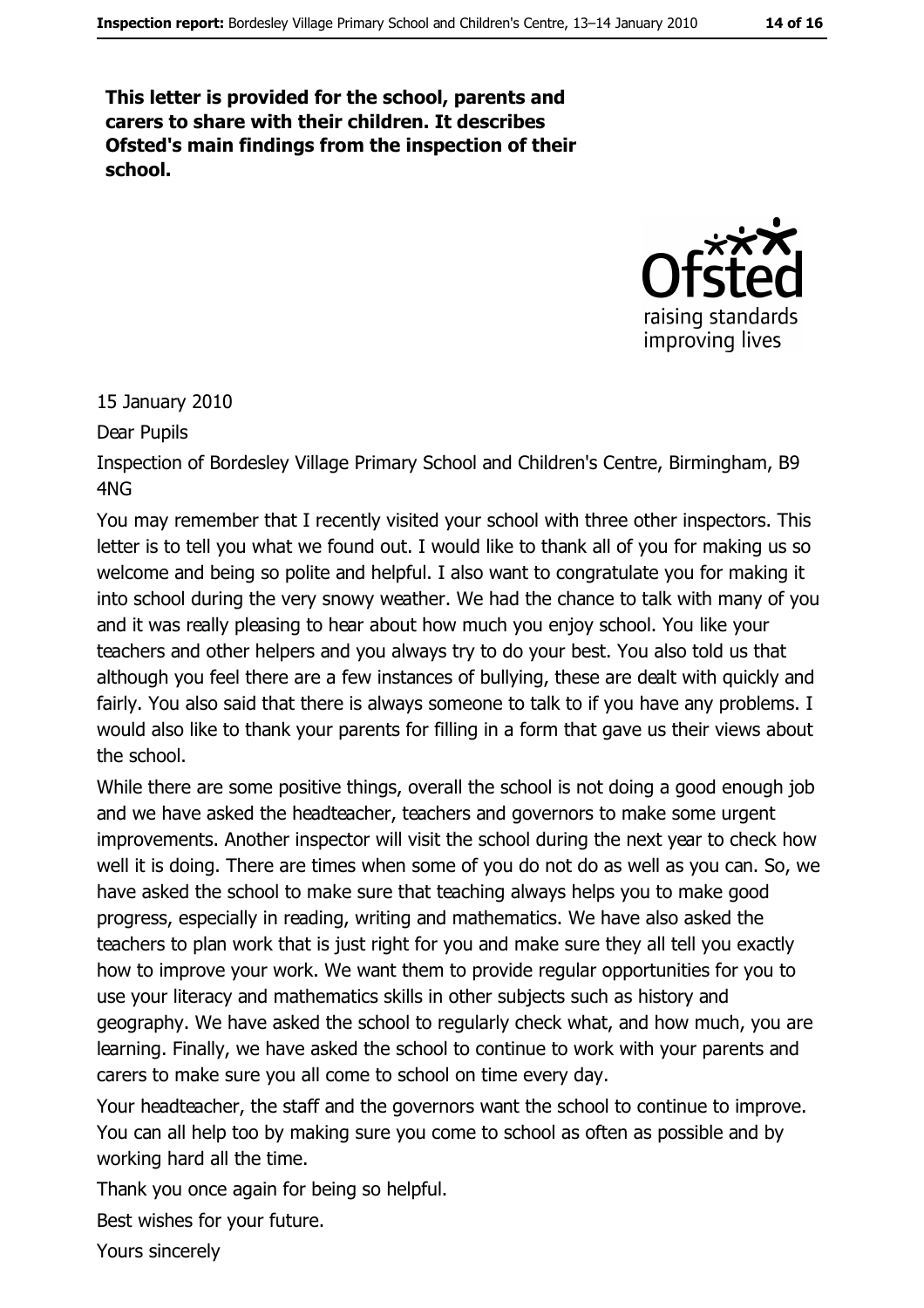Paul Weston Her Majesty's Inspector